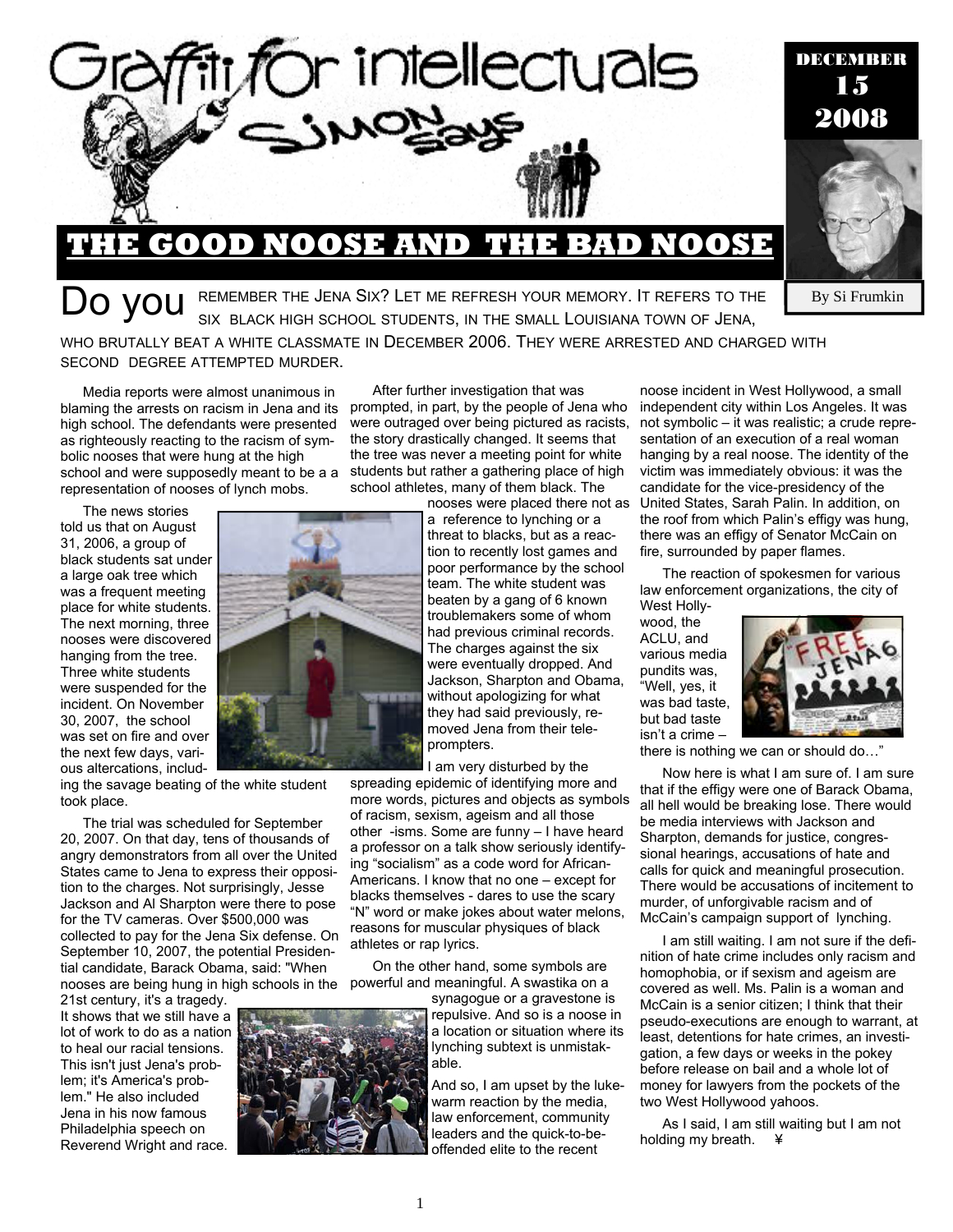# WHAT COSTS ALMOST \$2 MILLION WEIGHS 30 TO STANDS 11 METERS HIGH AND IS MADE IN ISRA

**HINT: IT ISN'T A WEAPON AND IT DOESN'T SAVE LIVES** By M. P. Levitt, J'lem Post, 10/31/08

STILL DON'T KNOW? A SNOWMAKER, OF COURSE. FAR FROM BEING JUST ANOTHER SNOW GUN, THIS INNOVATION CAN MAKE SNOW IN ANY TEMPERATURE - EVEN IN HOT, ARID CLIMATES. IN FACT, THE NEW INVENTION WAS DISCOVERED, QUITE BY ACCIDENT, UNDER THE BLISTERING South African sun by a team of engineers from IDE Technologies. Originally founded in 1965 by the government to solve acute water shortage problems, the company is best known for successfully desalinating seawater and providing drinking water to Eilat.

But to understand how IDE Technologies went from making drinking water with the famous Zarchin process to building multimillion dollar all-weather snowmakers, you have to start at the beginning.

After successfully vacuum freezing seawater in the late 1960s, the company diversified and branched out into the separation, concentration and/or purification of aqueous

solutions. Today, it lays claim to a long list of cuttingedge, innovative technologies and machines that are

*Snow to Switzerland? Ridiculous?... Read on!* 

*Sand to Saudi Arabia?* 

in use all over the world,, including mechanical vapor compression, multi-effect distillation, vapor compression concentrators, reverse osmosis and vacuum ice machines.

It is with the latter that the snowmaking story begins. For many years, mines around the world pumped chilled water into deep shafts to cool down the passages. The process was expensive and cumbersome as it

required pumping the water back up to the surface, sometimes as far as four kilometers.

Fifteen years ago, IDE came

up with a solution to the problem. Its vacuum them high-quality, environmenice machines put water in a vacuum under triple point conditions in which vapor, liquid and ice coexist. Part of the water evaporates, while the remaining liquid freezes. Under controlled conditions, the frozen water forms ice crystals that are lighter than water and easier to transport back to the surface. This saves energy, making cooling the mine shafts much more efficient and far less expensive.

"The idea of snowmaking crossed our way by accident," says Moshe Tessel, the manager of IDE's Refrigeration Department. In late 2005, after IDE had finished installing a VIM for a gold mine in South Africa, one of the senior Russian engineers on the team noticed that the quality of the ice resembled snow.

"I can ski on this," he declared. "Find me some skis!" Eventually, a rental ski equipment store was found in Johannesburg. Strapping on his boots, securing his poles and clicking into his skis, the engineer proceeded to test his claim on the artificial snow mound. After skiing down the mound of leftover slush, he pronounced it excellent quality. His Israeli colleagues, most of whom had never skied, looked on in sheer amazement.

> "He was so insistent about it that we invited an Olympic coach from Finland down to South Africa to ski on it too and see if it was really high-

quality snow," Tessel says. Once the Finnish coach gave the artificial snow a thumbs-up, IDE's CTO and executive vice president, Avraham Ophir, took a trip to the Alps.

"With global warming, the ski resorts were suffering from a loss of business. The one thing they must have to operate is snow," explains Tessel. Of course, having

> snow early in the season means making more money but traditional snowmakers require temperatures below freezing to operate.

> With IDE's snowmaker, resorts can be

guaranteed snow even if the weather isn't cooperating. At first, the resort owners in the Alps were skeptical. They couldn't believe that an Israeli company was going to sell

tally friendly snow. But after a handful of them flew to South Africa to see the snow with their own eyes, several resorts ordered an IDE snowmaker.

In late November, the first IDE snowmakers will be put into operation at two resorts in the Alps, one in Switzerland and one in Austria.

The IDE snowmaker can produce up to 1,900 cubic meters of snow per day relatively inexpensively. It doesn't require a lot of manpower thanks to a fully automated computerized system, and it just needs water.

Next year, IDE is hoping that resorts in the US will also place orders. You may be wondering why they aren't installing one at the Hermon, and the answer is simple. The Hermon has a local monopoly on skiing and no water source for the snowmaking ma-



chine. According to Tessel, the government refuses to finance a pump to bring the water in and the resort management is opposed to the idea.

"Our real clients are big ski resorts," says Tessel. "For them, snow is equal to money. In the past, if there was no snow and warm weather, they didn't have much to do other than pray. Now, we can guarantee them snow even without cold weather."

As ski resorts all over the world wait to see how the first IDE snowmakers will perform this season, the skeptics remain. On a recent trip to Canada to talk to resorts there, Tessel had difficulty even entering the coun-



try. "The immigration officer almost wouldn't let me in when I told her what I was doing there. 'An Israeli selling snow to the Canadians?' she asked with disbelief." In the end, after

proving his official business with documents and photographs, Tessel was allowed to enter. Nevertheless, the incredulity is still widespread.

After all, who could blame the immigration officer for having a hard time believing his story? Israel selling snow to the Swiss sounds as ludicrous as someone trying to sell sand to Saudi Arabia.

If nothing else, IDE's snowmaker is certainly one of the most unexpected Israeli innovations to slide onto the slopes in a long time. Ω

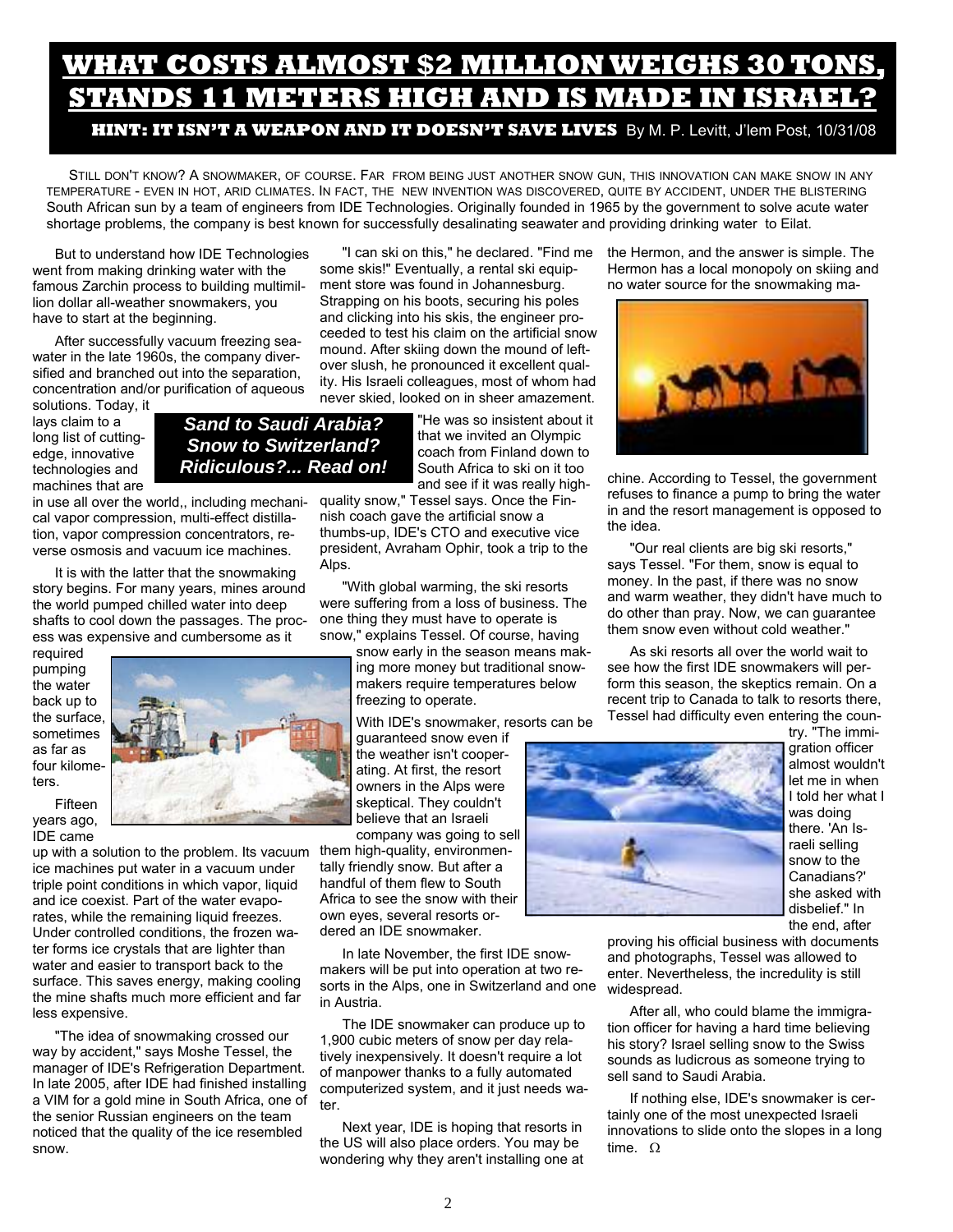### **POSTCARDS FROM ISRAEL—** By Ari Bussel, November 2008

### **ISRAEL'S FIRST YOUNG ADULTS CONFERENCE— Tomorrow's Future**

Former Prime Secone the Next Prime Minister of Israel in the upcoming February elections. Netanyahu, head of the opposition party Likud, urges us to examine and learn from the success of others. He says that merely pouring more money into a system rarely yields the desired results. Much of the funding apparently gets absorbed into "fatty tissues" rather than reach the intended recipients.

Netanyahu proposes a five step plan to improve the educational system in Israel: increase the basic salary of teachers in Israel, since it is at a very low starting point; give more power to school principals; focus on core subjects and increase the number of hours these subjects are taught; add "values" to the curriculum, which in Israel's case include both Bible and Zionism, to define our hold on and connection to Israel; and add prestige by making the teaching-like the medical-profession "most desirable." Despite sounding counterproductive, to elevate the profession, the number of people admitted into it must be limited.

 Netanyahu proceeds to explain that there will not be a need to fire any of the existing professional teachers. With a normal rate of 3-4% of the workforce retiring each year, almost half of the profession would have naturally evolved into a brand new, more advanced workforce within a dec-June 22, 1998 ade. **Dry Bones** 

**STANDING UP** 

TO AMERICAN

REQUIRES A

LEADER WHO

OR A SHORT-SIGHTED AND

**FOOLHARDY** 

DUNCE.

أتم

ే

्रें खे き

Netanyahu's message resonates: A crucial investment one can make in the future is to invest today in education. We entrust the lives of the most precious possession, the children, in the hands of teachers that shape them into what they become. These teachers instill in them the knowledge, skill set and values that some day will open the doors for them and enable them to be productive members of society.

As Israel prepares for a tsunami wave of the global financial collapse, Netanyahu expects that Israel is better positioned to withstand the destruc-

tive forces and will be able to escape to the safety of higher grounds faster and more easily than others. To achieve that, Netanyahu insists that the pie, the source of all funding in Israel, must grow. Already the first signs of layoffs are visible, creating an added burden, as a natural rate of growth has to be addressed as well. Growth is the solution, requiring drastic, immediate measures. One cannot wait until the February elections to take care of these needs.

Netanyahu spoke last week at the General Assembly of the Jewish Federations held once every five years in Jerusalem. Had the

4,500 delegates from the USA been given the etc. task of electing the next Prime Minister of the State of Israel, there is no doubt that overwhelming support in the GA would have gone

to "Bibi." The least warm reception was awarded to Foreign Minister Livni, head of the ruling Kadima Party. Ehud Barak received lukewarm reception.

Netanyahu was the closing speaker of today's 1st Annual Young Adult Conference held at Tel Aviv University. Unlike last week's long standing ovation, he was not as well received today. Israelis do not give as much credence to anyone and are very stingy—equally to everyone—in giving compliments.

IS EITHER A

BRAVE AND

VISIONARY

AND 100% OF

BELIEVES THAT

BIBI IS ONE

OF THE TWO.

70

′≹ ಗಿ

The segment of Young Adults, ages 18 to

35, who account for slightly more than 1/3 of the total population, show some worrisome trends:

Overall distrust in the system - every second person does not trust the Supreme Court; an ongoing deterioration of trust in the Knesset (from 52% in 2003 to 29% in 2008), the police (from 66% in 2003 to 33% in 2008) and the IDF

Two thirds of those surveyed express very negative opinions about politics (there are too many

small parties and too many "sectorial" parties representing a very narrow sector or special interest groups)

Low voter turnout in the most recent elections (the percentages of those electing not to vote are very high, to such an extent that a plan to institute mandatory voting is being considered)

Only 52% of those reaching 18 years of age join the military, an 8% decrease over the past eight years – one of two do not join due to "His Belief His Profession" (Ultra-Orthodox), Arabs, "mental health" reasons,

Most everyone from the peripheries have migrated to the center of Israel, reinforcing the gaps that already exist between the re-



gions (center visà-vis the Negev in the south and the Galilee in the north)

There are 260,000 young immigrants in Israel, perceived incorrectly to be weak members of society

In a day long conference,

panel after panel discussed the importance of today's young adults as a resource and an asset and the burden upon them to become tomorrow's leaders. Israel's young adults embody in them both the present and the future of the State. As I was listening to the speakers, I was reminded of the late Eli Urman of Beverly Hills, who said that if we do not teach and train today's youth, we will not have tomorrow's leaders. It was a quarter of a century ago, when most of those in attendance today were not born yet, that Eli Z"L put this theory into practice, investing in my generation.

It seems that Israel is trying to find its own Barack Obama who will mobilize the masses, captivating their imagination, promising a better future, a hope for tomorrow. Israel is looking for a trigger to appear, hoping for a miracle, and thus a myriad of politicians have turned to the pool of young adults calling them to get involved in politics - or at the very least get out and vote - and encouraging them not to lose sight of what is important: This country is our home. To make a long term influence, we must act now, investing in education and getting involved in politics.

Today's day-long conference, the fruits of a year of planning, was the opening shot, a call to action.

*Ari Bussel is an Israeli-born community activist, entrepreneur, writer, broadcaster and relentless fighter for good causes. He shares his time between California and Israel. His website/blog is* web.me.com/bussel